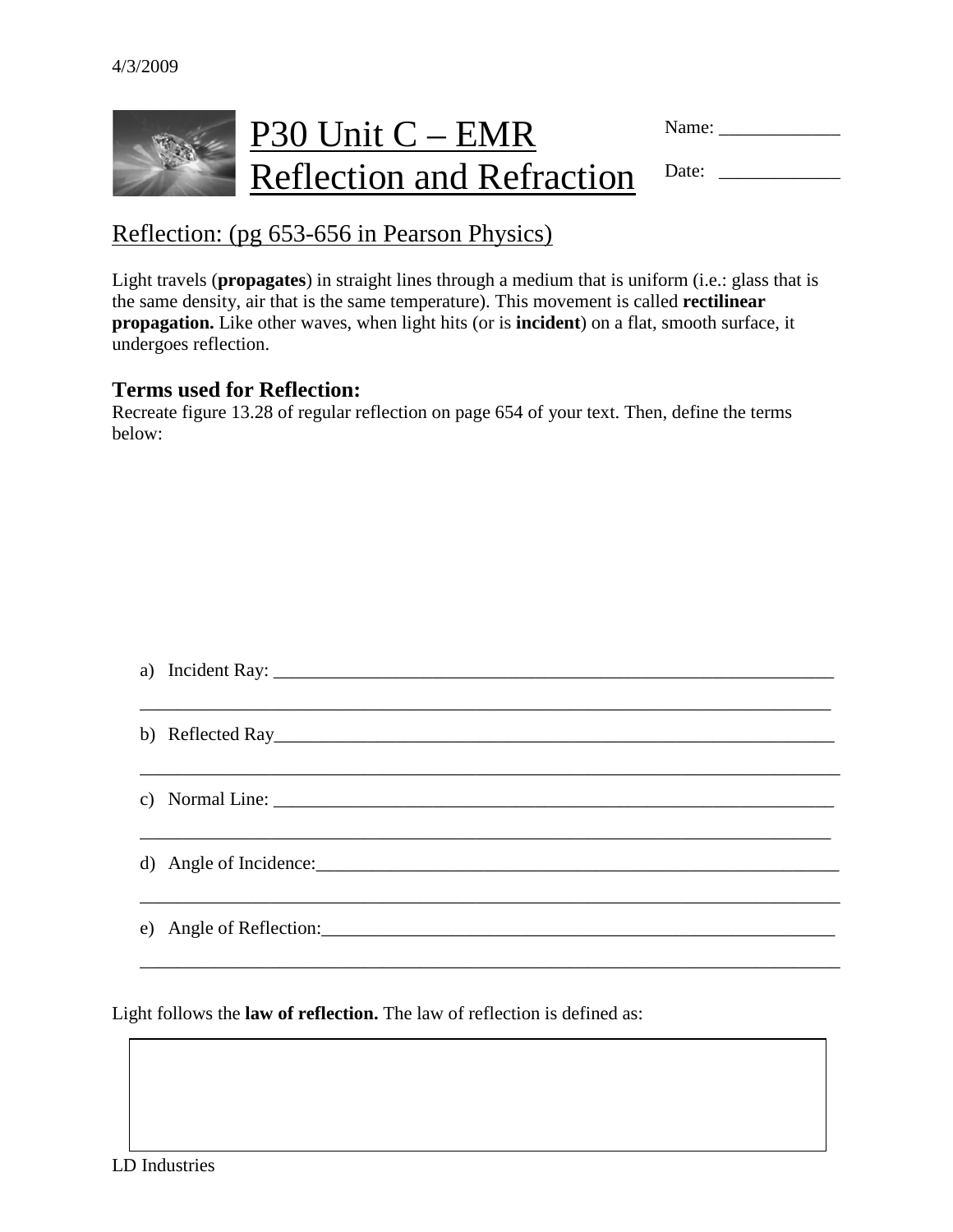

*Use the following diagram to answer the next question*.

A wave is incident on a reflective corner as shown above. The angle  $\theta$  in the diagram is  $\overbrace{\phantom{aaaaa}}^{\circ}$  . NR

(Record you answer, ignoring significant digits, on the answer sheet provided.)

### Images:

When you look into a plane (flat) mirror, it appears that your reflection is *behind* the mirror. This type of image is said to be a **virtual image**. Optically, there is no difference between a virtual image and a **real image**; that is, your eye can not tell the difference between the two.

\_\_\_\_\_\_\_\_\_\_\_\_\_\_\_\_\_\_\_\_\_\_\_\_\_\_\_\_\_\_\_\_\_\_\_\_\_\_\_\_\_\_\_\_\_\_\_\_\_\_\_\_\_\_\_\_\_\_\_\_\_\_\_\_\_\_\_\_\_\_\_\_\_\_\_\_\_\_

\_\_\_\_\_\_\_\_\_\_\_\_\_\_\_\_\_\_\_\_\_\_\_\_\_\_\_\_\_\_\_\_\_\_\_\_\_\_\_\_\_\_\_\_\_\_\_\_\_\_\_\_\_\_\_\_\_\_\_\_\_\_\_\_\_\_\_\_\_\_\_\_\_\_\_\_\_\_

\_\_\_\_\_\_\_\_\_\_\_\_\_\_\_\_\_\_\_\_\_\_\_\_\_\_\_\_\_\_\_\_\_\_\_\_\_\_\_\_\_\_\_\_\_\_\_\_\_\_\_\_\_\_\_\_\_\_\_\_\_\_\_\_\_\_\_\_\_\_\_\_\_\_\_\_\_\_

Question: How can you determine between a real image and a virtual image?

A virtual image is produced by **virtual rays**. In a diagram, virtual rays are indicated using dotted lines.



\*Draw at least two rays to determine what the virtual image will look like.\*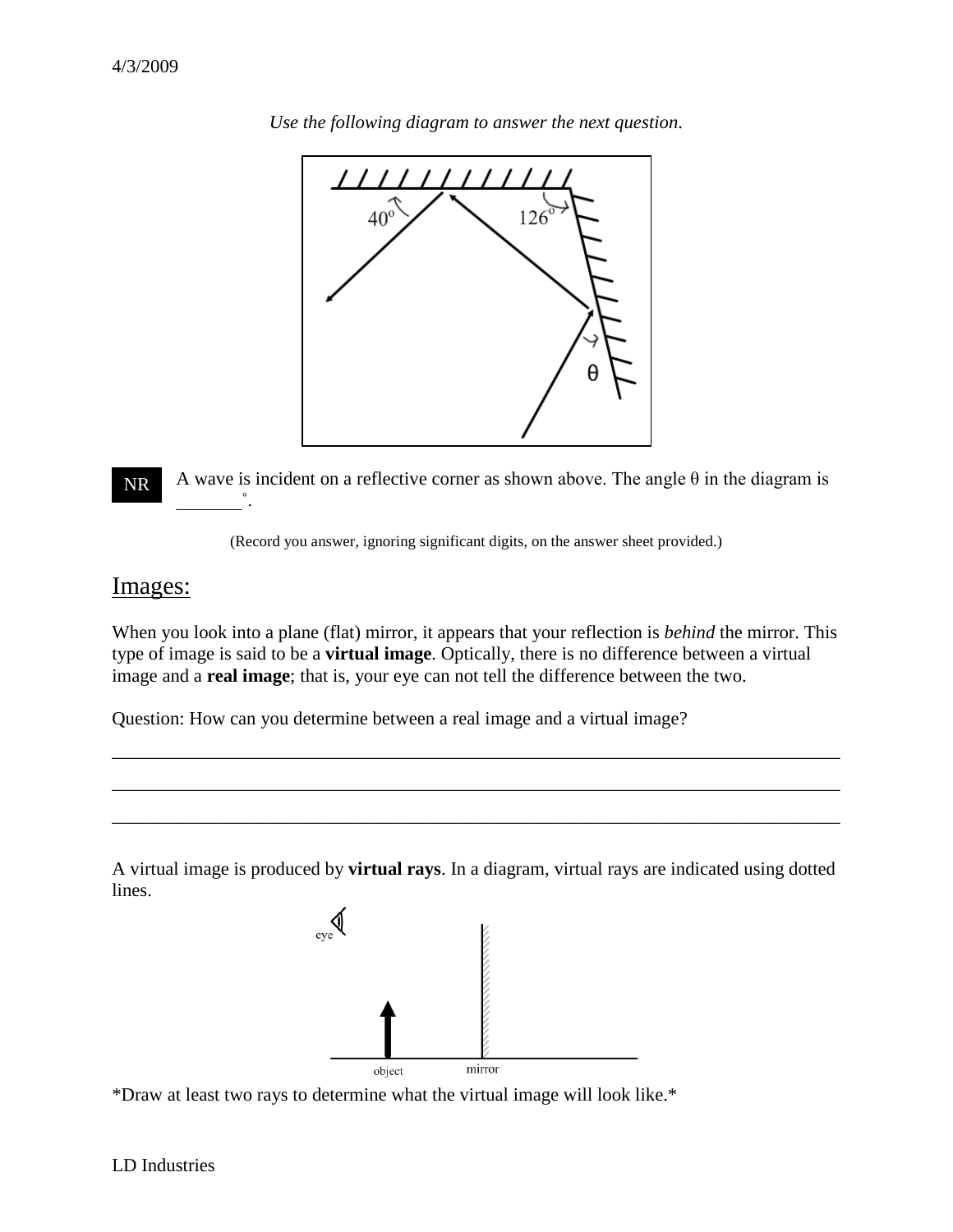Practice Problem:

LD is checking himself out in a plane mirror. He can see his entire image from head to toe. Nice.

a) Draw a ray diagram of the virtual image produced.



b) How much of the mirror is really needed for LD to see his entire image? Explain.

## **Image Characteristics:**

There are four general characteristics that describe an image. These will become very important when we start to look at curved mirrors later, so take some time to go over them now:

| <b>Image Characteristic</b> | <b>Description</b> |
|-----------------------------|--------------------|
| magnification               |                    |
| attitude                    |                    |
| position                    |                    |
| type                        |                    |

## Refraction (pg 666-674)

**Refraction** is similar to reflection, except when a ray refracts, only part of the ray bounces off of the incident surface. The other part travels into the surface. When the ray travels into the surface, it does so at a different angle than which it was incident. The light will also change its speed, depending on the **refractive index** of the medium.

Recreate figure 13.44 for refraction found on page 666 of your text. Define the additional terms below.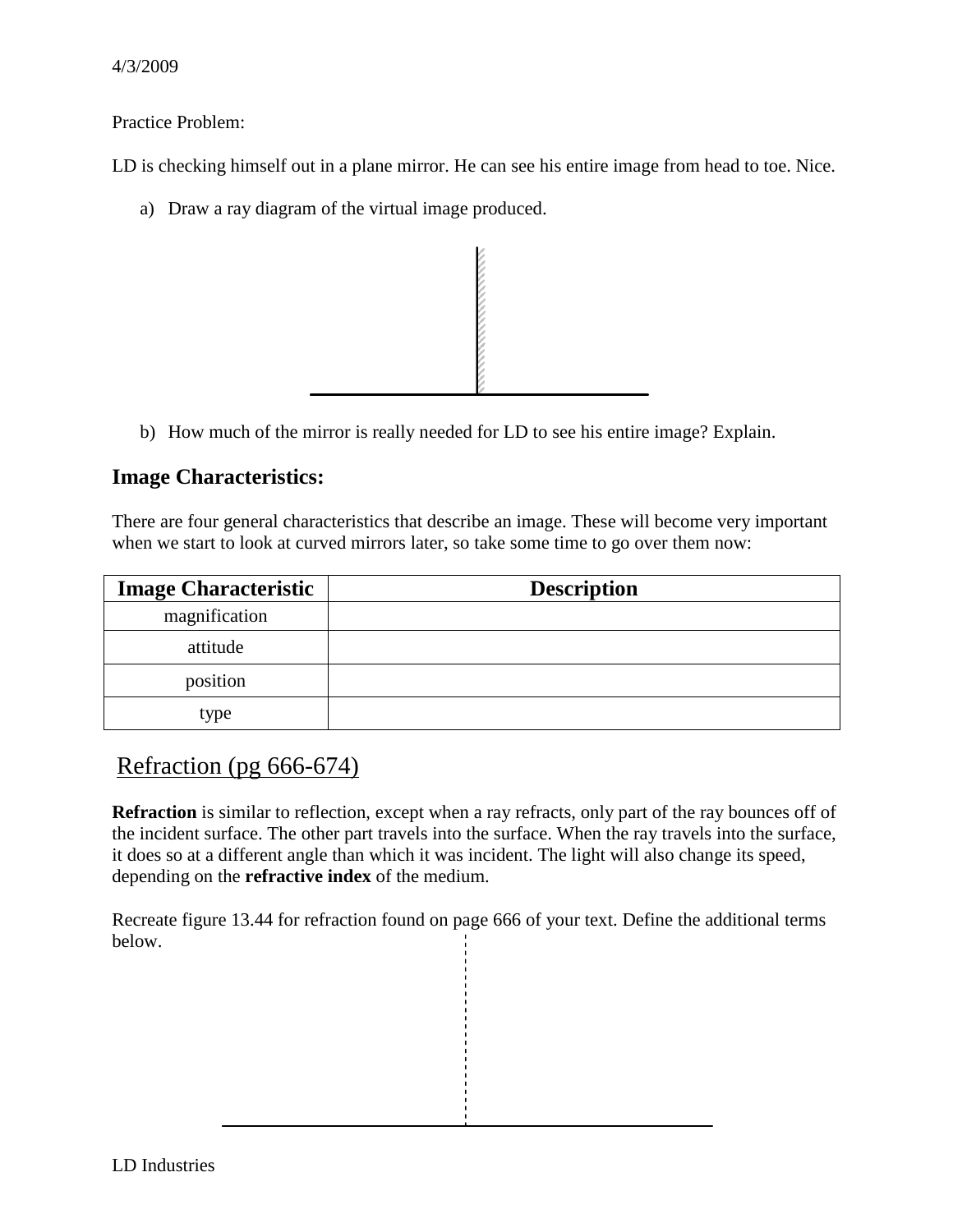Different **mediums** (the material light travels through) will allow light to travel through them at different speeds. This slowing of light effect was first observed by Fizeau in an experiment used to measure the speed of light through water.

To determine the index of refraction of a material, the following formula is used (pg 666):

Where:  $n =$  $c =$  $v =$ 

Question: Could the index of refraction for a medium be a negative number? Could it be less than 1?

\_\_\_\_\_\_\_\_\_\_\_\_\_\_\_\_\_\_\_\_\_\_\_\_\_\_\_\_\_\_\_\_\_\_\_\_\_\_\_\_\_\_\_\_\_\_\_\_\_\_\_\_\_\_\_\_\_\_\_\_\_\_\_\_\_\_\_\_\_\_\_\_\_\_\_\_\_\_

\_\_\_\_\_\_\_\_\_\_\_\_\_\_\_\_\_\_\_\_\_\_\_\_\_\_\_\_\_\_\_\_\_\_\_\_\_\_\_\_\_\_\_\_\_\_\_\_\_\_\_\_\_\_\_\_\_\_\_\_\_\_\_\_\_\_\_\_\_\_\_\_\_\_\_\_\_\_

\_\_\_\_\_\_\_\_\_\_\_\_\_\_\_\_\_\_\_\_\_\_\_\_\_\_\_\_\_\_\_\_\_\_\_\_\_\_\_\_\_\_\_\_\_\_\_\_\_\_\_\_\_\_\_\_\_\_\_\_\_\_\_\_\_\_\_\_\_\_\_\_\_\_\_\_\_\_

A list of indexes is given on page 667 of your text. Notice that the indexes for a vacuum and for air are different, but the difference is negligible. For this reason, unless told otherwise, you may set the index of refraction for air equal to 1 for most calculations. Also note that the indexes are for a specific wavelength of light (in this case, yellow light), however, the difference between different wavelengths is relatively small, so this variation is usually ignored in practical problems, or the light is said to be **monochromatic**, meaning it is made up of only one colour and wavelength. However, *it is important to recall that different wavelengths of light refract differently when considering breaking light into its different wavelengths in a prism*.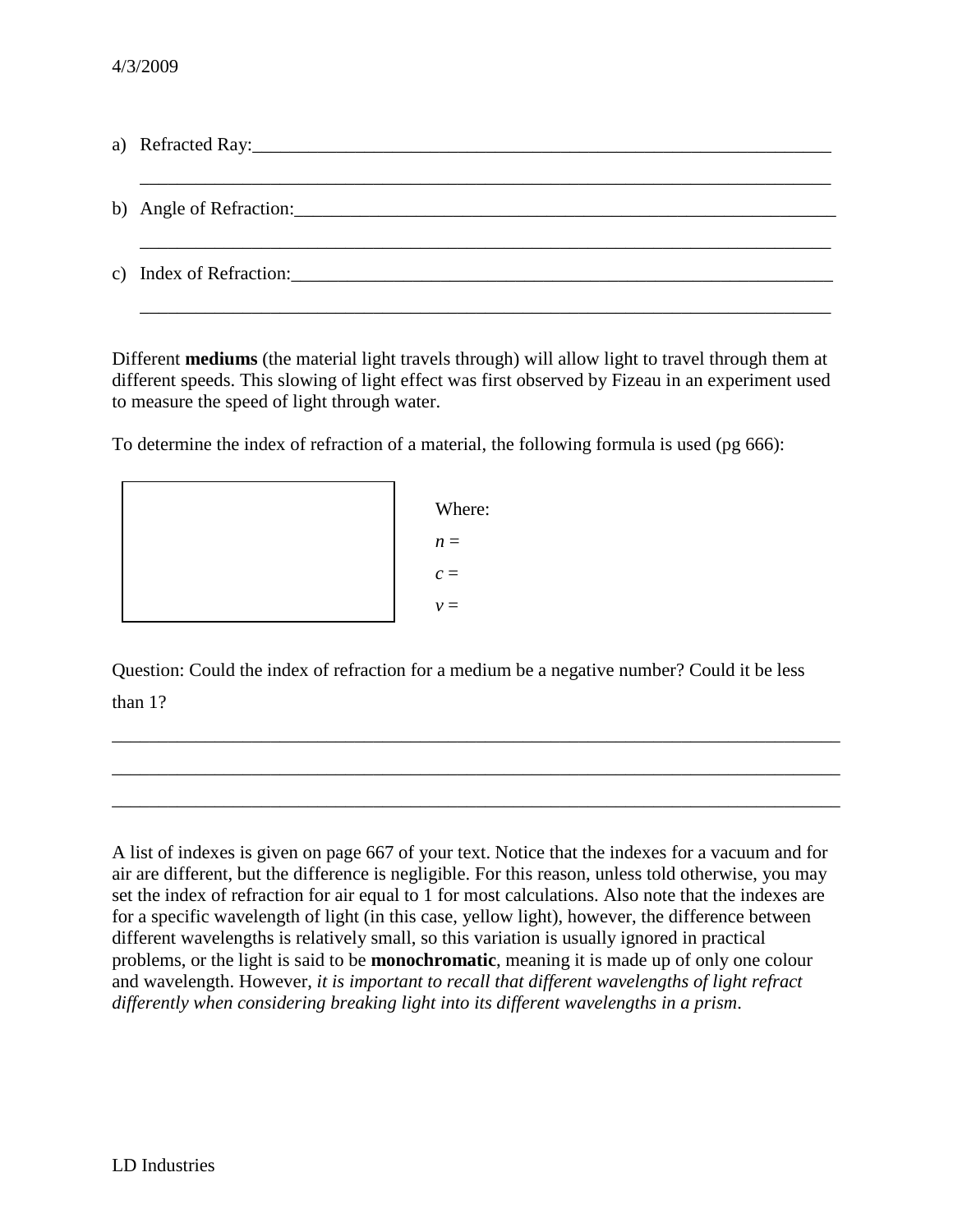

Newton was the first to explain that white light (a combination of all the colours and their representative wavelengths) could be broken through **dispersion** using a prism, and put back together through **recomposition** by either focusing the individual colours through a lens or spinning a coloured disk (pg 676).

Light bends either towards or away from the normal line as it enters a different medium.

If light passes from a medium of refractive index to a medium of \_\_\_\_\_\_\_\_ refractive index, it bends towards the normal line. If light passes from a medium of <u>equilibrative index</u> to a medium of \_\_\_\_\_\_\_\_ refractive index, it bends away from the normal line.

The amount the light bends is dependent on the medium the light is passing from and into. Dutch mathematician Willebroad Snell determined a relationship between the incident angle, refracted angle and indexes of refraction of a ray of light:

Snell's Law of Refraction: (pg 668)



Note that Snell's law appears in a slightly different form when considering the incident medium (the medium the light is coming from) is air, as the index of refraction for air is about 1. This more general form of the equation, found on page 668, is the one found on your formula sheet and is good for refraction between any two materials.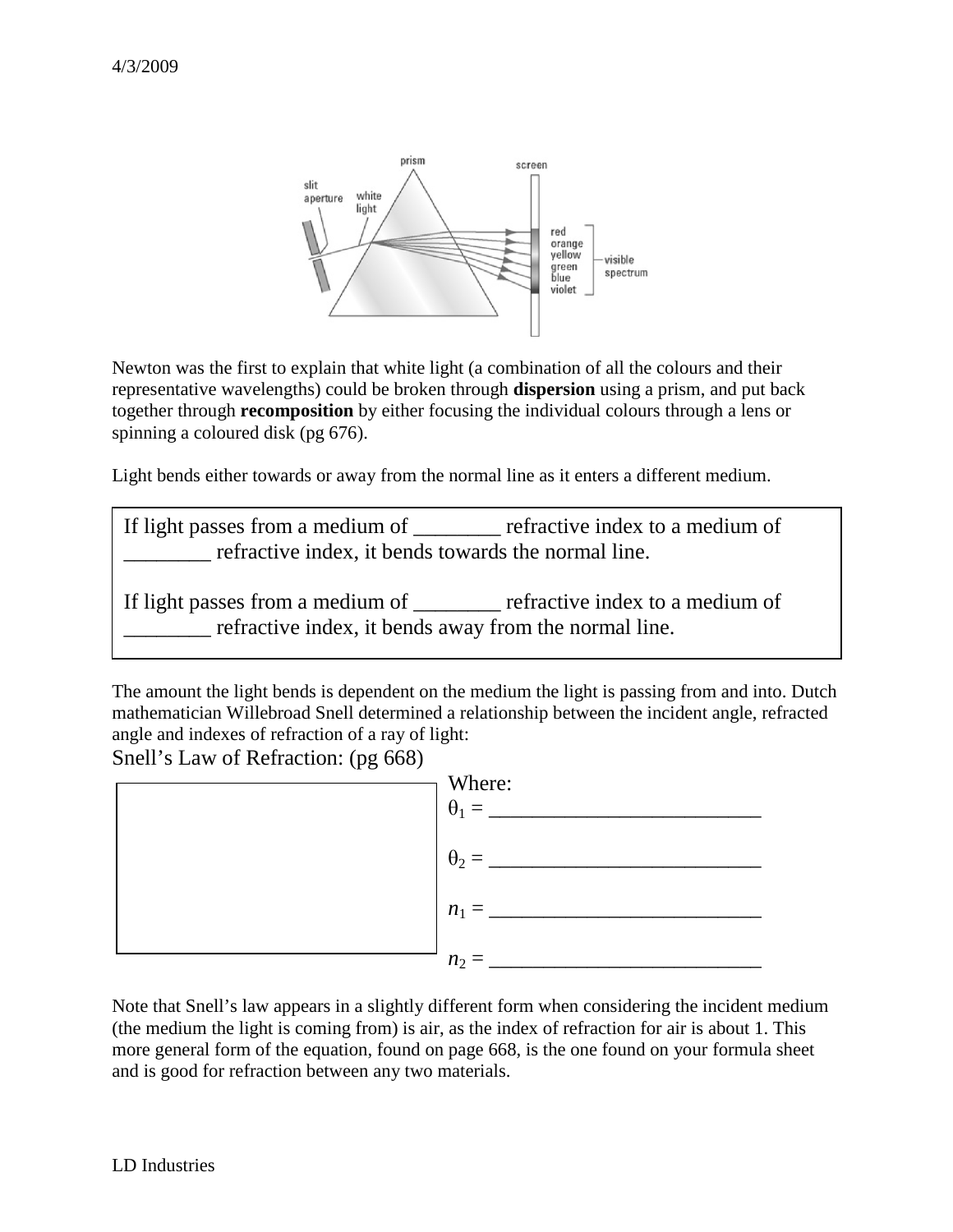When a wave of light is incident on a more dense medium (higher index of refraction), the wave slows down. According to the universal wave equation ( $v = f \lambda$ ), this must mean that either the frequency or wavelength must also change. Experiment shows that the frequency of the light (number of crests of the wave passing a given point per second) *does not change* upon entering the more dense medium. This must mean that the wavelength (distance between crests) does change.

Note that if we are using the universal wave equation and the concepts of wavelength and frequency to successfully describe light, then light must behave like a wave!

The full expansion of Snell's Law follows as (pg 670 or formula sheet):



# Total Internal Reflection (pg 672):

As light moves from a more dense medium into a less dense medium (such as moving from water to air), the light is bent away from the normal. This means that the angle of refraction is greater than the angle of incidence. This can lead to a phenomenon called **total internal reflection.**

Consider three blocks of glass, each having  $n = 1.325$ . If light is directed through them at the following incident angles into air, we can determine the angle of refraction for each block.

Ex) Determine the angle of refraction for each block.



\*Note: in this block, the light will be refracted out of the block.